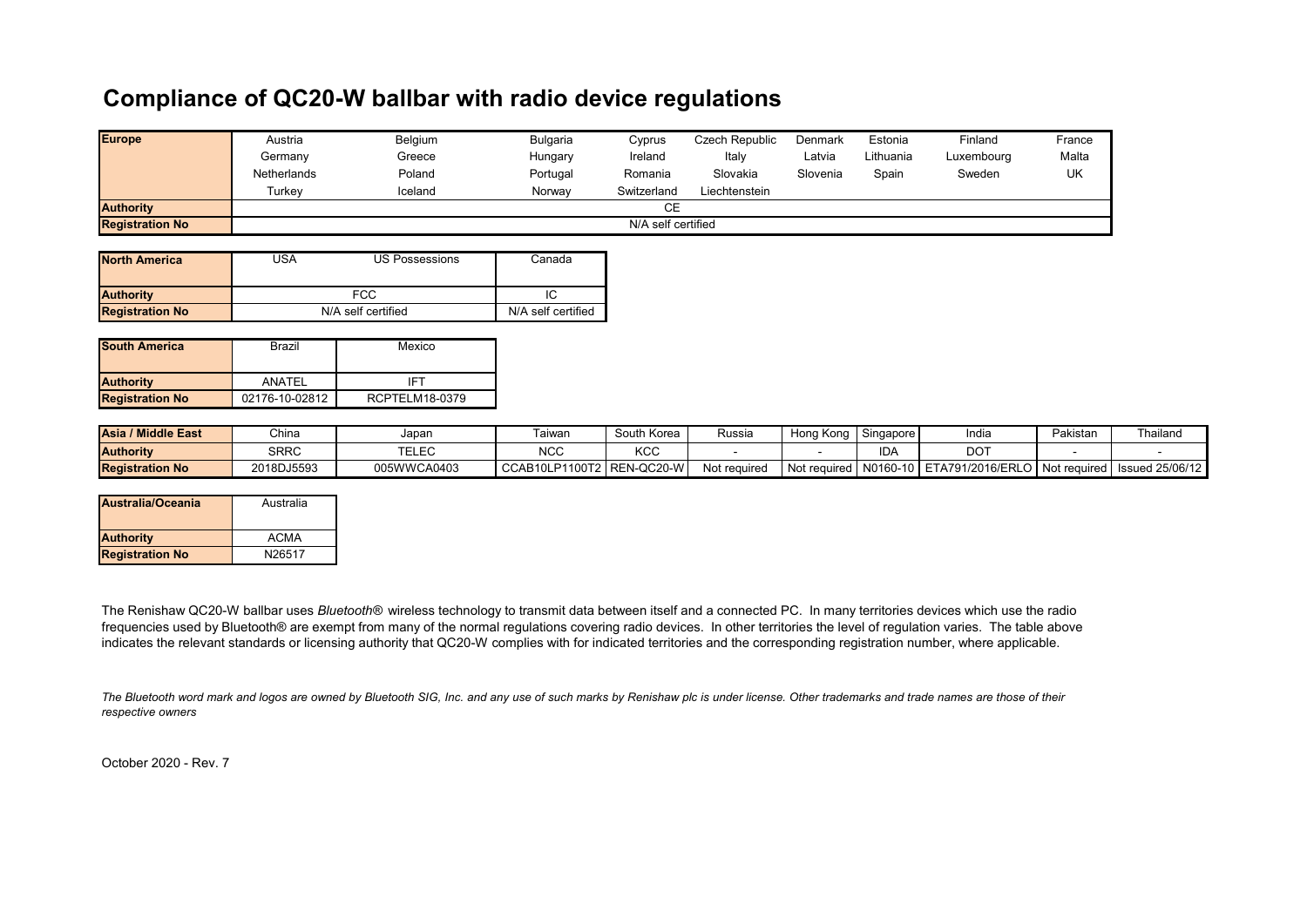**Singapore**

Reg. No. N0160-10

| Complies with IDA |  |
|-------------------|--|
| Standards         |  |
| DA104642          |  |

## **Mexico**

"La operación de este equipo está sujeta a las siguientes dos condiciones:

```
低功率電波輻性電機管理辦法
第十二條經型式認證合格之低功率射頻電機,非經許可,公司、商號或使用者均不得擅自變更頻率、加大功率或變更原設計之特性及功能。
第十四條低功率射頻電機之使用不得影響飛航安全及干擾合法通信;經發現有干擾現象時,應立即停用,並改善至無干擾時方得繼續使用。前項合法通信,指依電信規定作業之無線電信。低功率射頻電機須忍受合法通信或工業、科學及醫療用電波輻射性電機設備之干擾
```
- (1) es posible que este equipo o dispositivo no cause interferencia perjudicial y
- (2) este equipo o dispositivo debe aceptar cualquier interferencia, incluyendo la que pueda causar su operación no deseada.

## **Taiwan**

## **Brazil**

| Frequency bandwidth (MHz) | 2400 to 2483 MHz |
|---------------------------|------------------|
| <b>Modulation</b>         | <b>GFSK</b>      |
| Output power (W)          | 0.0676 W         |



Este equipamento não tem direito à proteção contra interferência prejudicial e não pode causar interferência em sistemas devidamente autorizados.

Further radio approval country specific statements can be found below: